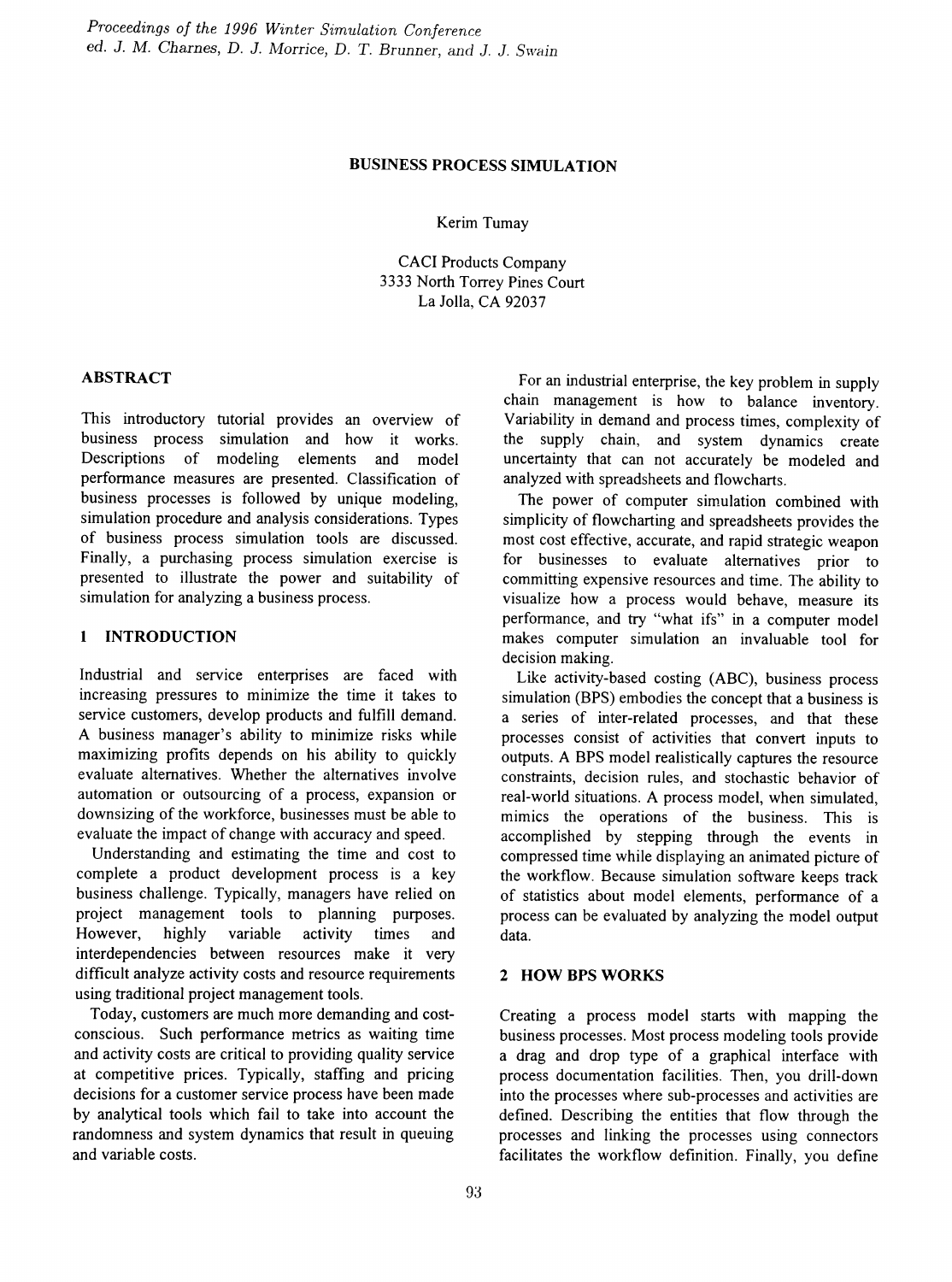the resources and assign them to the activities where they are used.

Before simulating a model, you need to select the performance measures of interest. For example, you may be interested in throughput and cycle time reports for entities, activity costs for processes, and utilization reports for resources. When you run a simulation, the process simulation tool automatically verifies your model and begins advancing the simulation clock. During the simulation, you see an animated picture of the flow that helps you visualize the process in motion. You can also have BPS generate real-time graphs, letting you view key performance measures, during the simulation.

When the simulation is over, you can bring up the model results and analyze the performance measures of interest. To draw useful and correct conclusions from simulation results requires statistical input and output data analysis. Questions such as which distribution to use for representing activity times or how many data points to collect are important is developing a statistically valid model. And, questions such as how long to simulate a process or how many replications to run become significant for producing valid and accurate results.

The strength of process simulation is in its ability to incorporate stochastic situations in the model. It cannot offer an optimum solution. In order to fmd the best solution, one has to determine various scenarios and simulate them. This is where Design of Experiments can aid in searching and finding the best solution. With the aid of Design of Experiments, one can also compare the perfonnance measures from Current State with measures from Future State alternatives.

## 3 MODELING ELEMENTS AND MODEL PERFORMANCE MEASURES

Even though model building constructs may have different names or characteristics in different products, most business process simulation models contain some basic building blocks, activity modeling constructs, and advanced modeling elements. In this section, an overview of these modeling elements are presented.

## 3.1 Basic Model Building Blocks

The four basic building blocks of a process model are entities, resources, activities, and connectors.

Entities: Otherwise referred to as flow objects, tokens or transactions, these are the objects that are processed by resources. Examples of entities are customers, products, documents, orders, and calls. Entities may

have attributes such as order quantity, priority, and due date.

Resources: These are the agents that are used for adding value to Entities. Examples of resources are service representatives, automated process equipment, and transportation equipment. Human resources can be defmed as members of departments and workgroups. Resources are allocated to activities and may have attributes such as cost and expertise level.

Activities: Activities are linked by connectors to represent the flow of entities through the simulation model. Activities may be value added or non-value added. Examples of activities are branching, assembly, batching.

Connectors: Connectors are used for linking processes and activities. Entities follow the connectors as they are processed by the model. Connectors are helpful for defining parallel flows and rework situations based on deterministic, probabilistic, or conditional decision rules.



Figure 1: Basic Model Building Blocks

# 3.2 Activity Modeling Constructs

A minimum set of activity modeling constructs are needed for modeling the dynamic behavior of business processes. Examples of activity modeling constructs include generate, branch, assemble, batch, gate, split, and join.

Generate: A GENERATE activity generates the arrival of entities into the model. Arrivals may be random, deterministic or conditional. An example of a GENERATE activity is the arrival of patients in a clinic. A GENERATE activity may have values for arrival time, quantity, frequency and occurrences.

Branch: A BRANCH activity allows for defining alternative routings for Entities. Branching may be based on a probability or a condition. For example, the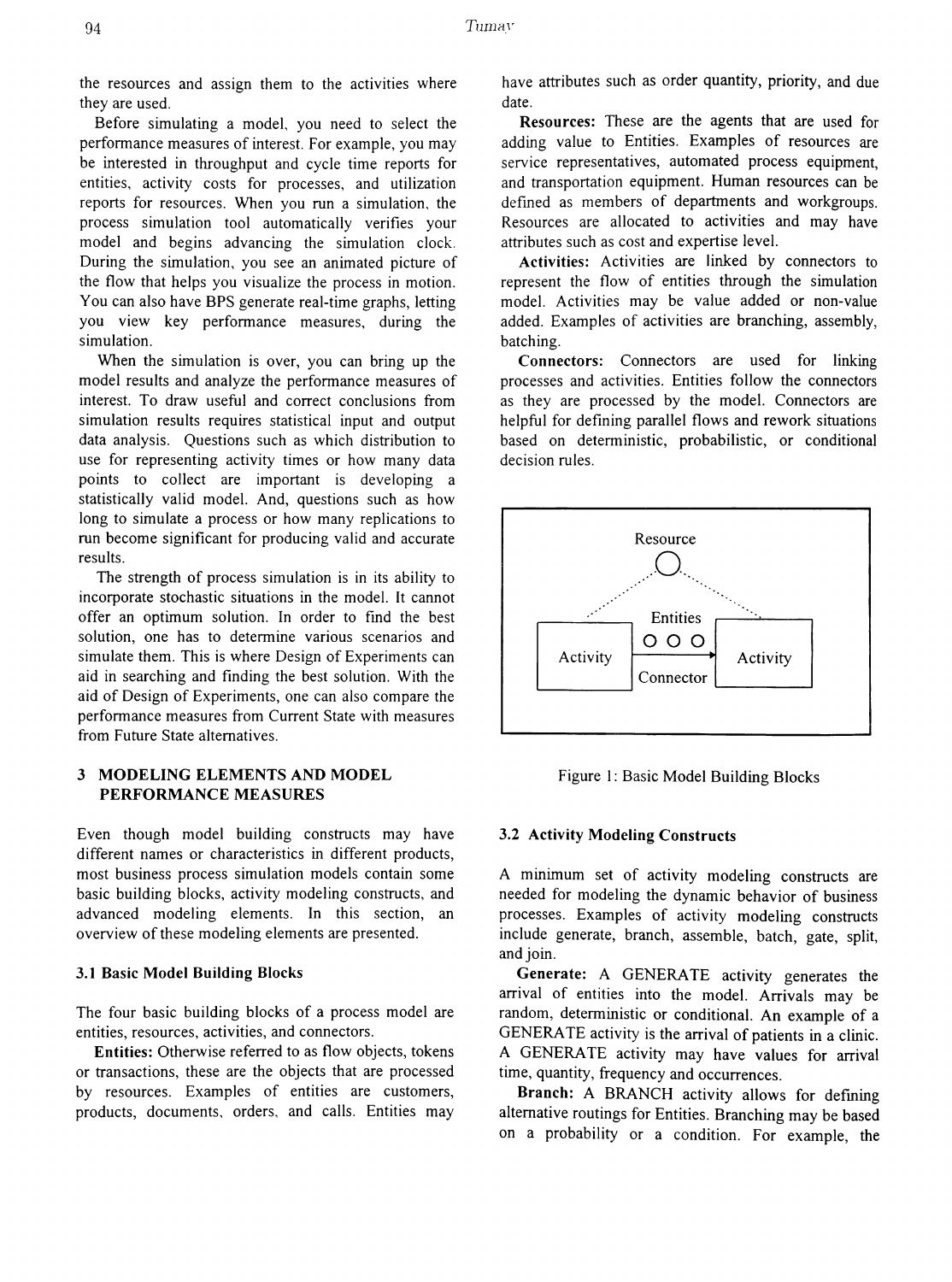outcome of an inspection process may be modeled using probabilistic branching.

Assemble: An ASSEMBLE activity assembles multiple entities coming from multiple sources to create a single entity. For example, the development of a business proposal may contain three documents that are merged using an assembly activity.

Batch: A BATCH activity combines a given quantity of entities into a single batch. A batch may be defmed as a pennanent or a temporary batch. An example of a batching activity is the accumulation of mail for delivery.

Gate: A GATE activity holds entities in a queue, until a signal is received. For example, a GATE activity would be used to model orders held in inventory until a signal is received is from the distributor to fulfill the demand.

Split: A SPLIT activity takes an incoming entity and creates children of that entity as well as providing an output of the parent entity. For example, copies of a purchase order may be created with a SPLIT activity and sent to accounts payable and shipping.

Join: A JOIN activity takes the children and parent entities that were split up, and matches them to produce the original one. For example, a JOIN activity may be used for matching the paperwork with the shipment.

### 3.3 Advanced Modeling Functions

In addition to basic building blocks and activity modeling constructs, users may need to have access to more advanced modeling functions that provide the power and flexibility to deal with the complexity of real world business processes. Some of these functions are attributes, expressions, resources schedules, interruptions, and user defmed distributions.

Attributes: Attributes are logical values that may be used for decision making or performance tracking. For example, the capacity or trigger level for an activity may be an attribute that is used for decision making in an IF-THEN statement. Entities may have distinct characteristics such as time or cost. For example, you may defme orders as entities that arrive in the system where the order quantity would be an attribute that is different from one order to another.

Expressions: In order to define complex decisions or resource assignment rules, programming-like statements such as IF THEN ELSE, INCREMENT, and DECREMENT are needed. These statements provide the flexibility to model unique, real-world situations.

Resource Schedules: Since the activities are constrained by the availability of resources, assuming that all resources are available throughout a simulation is unrealistic. Resource schedules allow a realistic way to

defme the times when resources are available to work and when they are off shift.

Interruptions: Most business processes experience interruptions that may be planned or unplanned. Because of the non-linear impact of interruptions on processing, representation of these situations provide a more accurate picture of the perfonnance measures of a business.

User defined distributions and functions: User distributions or functions may be used for representing the variability associated with arrival times, activity times, or move times. User distributions may be discrete or continuous.

## 3.4 Model Performance Measures

Basic model performance measures are cycle time, entity count, resource utilization, and activity cost.

Cycle Time: Cycle time is the total time an entity spends traversing a process. This means cycle time includes value-added process time, waiting time, movement time, etc. One of the most valuable outputs of BPS is the automatic tracking and calculation of cycle time for each entity. Furthermore, BPS tools provide average and maximum values based on the total count of entities that traversed the process.

Entity Count: Entity counts include the total number of entities that traverse a process or that are still being processes. This means that the total entity count is the sum of entities processed plus the entities that are inprocess. Once again, BPS tools automatically track and calculate entity counts for each type of entity in a model.

Resource Utilization: During a simulation, resources change states from busy to idle, from unavailable to reserved. Resource utilization defmes the percentage of time that a resource spends in each state. The availability and assignment of resources dictate the allocation of resources to activities in a model. So, the resource utilization results provide useful statistics in measuring and analyzing under-utilization or over-utilization of resources.

Activity Cost: When a resource is defmed in a process model, it is defmed by the number of available units, usage costs, setup costs, and fixed costs. When an activity is defmed, it is defmed by the resources required to perfonn it, the duration for the activity, and the entities that it processes. During a simulation, the BPS tool automatically keeps track of the time each entity spends in an activity and the time each resource is assigned to that activity. Activity cost calculations provide a realistic way for measuring and analyzing the costs of activities. Object-oriented BPS tools allow detail breakdown of activity costs by resource or entity type as well as aggregated process costs.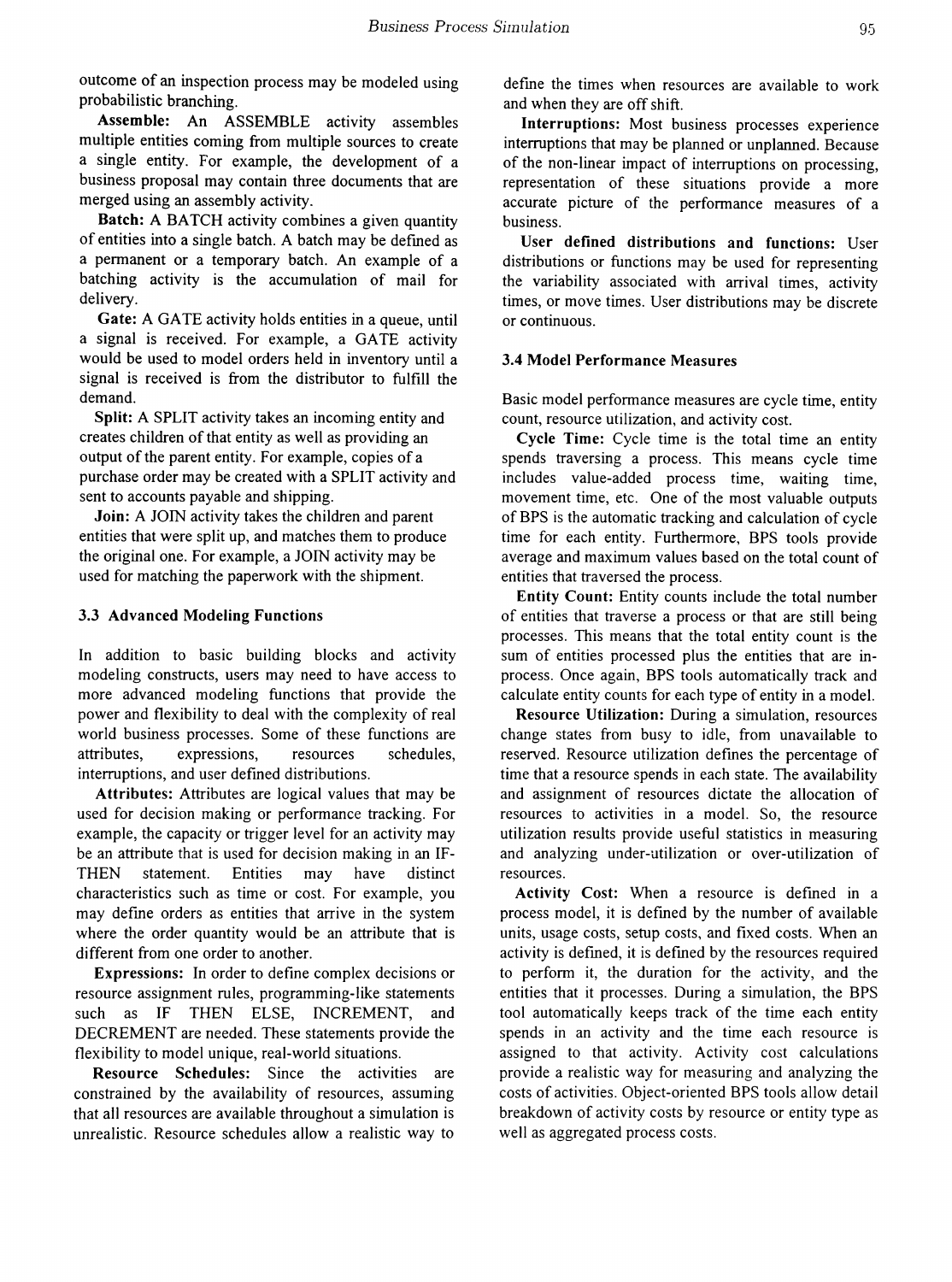Advanced model performance measures are measures that need to be customized using advanced modeling elements such as attributes and expressions. Examples are service level, on-time performance level, inventory level, and order fill rate.

## 4 MODELING, PROCEDURE, AND ANALYSIS CONSIDERATIONS

Simulation models can provide the most accurate and insightful means to analyze and predict the performance measures of business processes. However, one must be aware of the dangers of using incorrect modeling and analysis procedures which can result in erroneous results. In this section, business processes are classified into 4 major categories to discuss the unique modeling, simulation procedure and analysis considerations. They are:

- 1. Project-based processes,
- 2. Production-based processes,
- 3. Distribution-based processes,
- 4. Customer service based processes.

This classification is not intended to imply that all business processes fall clearly into one of these four types. In fact, they do not. For example, a customer service process may have both front-room and backroom activities where the front-room activity is a customer service based process while the back-room activity is a production-based process. Nevertheless, the considerations presented in this section should prepare the user for planning a business process simulation study. They might also be helpful for assessing the suitability of a particular simulation software for that application.

#### 4.1 Project-based Processes

These processes are usually provided by a single person or a group of people. Typical examples are product development processes and administrative processes. Usually, project-based processes are analyzed using project management tools. However, process cycle times and resource requirements analyzed by simulation techniques are more accurate because activity times are highly variable and shared resources create multiple interdependencies.

Modeling priorities, preemption, shifts, downtime, overtime, learning curves for resources are some of the important considerations in building a valid simulation of a project.

| Model Elements | Examples         |
|----------------|------------------|
| Entities       | proposal, report |

| Resources         | consultants, workers          |
|-------------------|-------------------------------|
| <b>Activities</b> | design, testing, review       |
| Workflow          | parallel flow, feedback loops |

|  | Table 1: Examples For Project-based Processes |  |  |  |
|--|-----------------------------------------------|--|--|--|
|--|-----------------------------------------------|--|--|--|

One of the important procedure and analysis considerations regarding the simulation of a project is multiple replications. Since activity times are highly variable, a single simulation run will produce only a single observation. Multiple replications will produce several observations which will provide a more accurate estimate and confidence interval for the performance measures.

## 4.2 Production-based Processes

In production-based processes, outputs are produced in a batch or continuous flow mode in relatively high volumes. Typical examples are order fulfillment, accounts payable, and claims processing processes.

Activities such as batching, unbatching, assembly, disassembly, setup, inspection, and rework are typical activities in production-based processes. In order to accurately model these activities, a model must allow for keeping track of individual Entities and their attributes. Other important modeling consideration with production based processes are queuing rules and downtime modeling.

| Model Elements    | Examples                        |
|-------------------|---------------------------------|
| Entities          | orders, electronic forms        |
| Resources         | equipment, staff                |
| <b>Activities</b> | batching, assembly, inspection  |
| Workflow          | sequential flow, feedback loops |

Table 2: Examples For Production-based Processes

Production-based process models are usually simulated to obtain steady-state behavior since a repeating sequence of products is always being produced. An important procedural concept in analyzing performance is determination of warm-up period and elimination of bias associated with statistics collected during warm-up.

### 4.3 Distribution-based Processes

Distribution-based processes include transportation and delivery processes where products or people are carried between locations via a distribution network. A fundamental difference between transportation and delivery is that the Entities being transported are people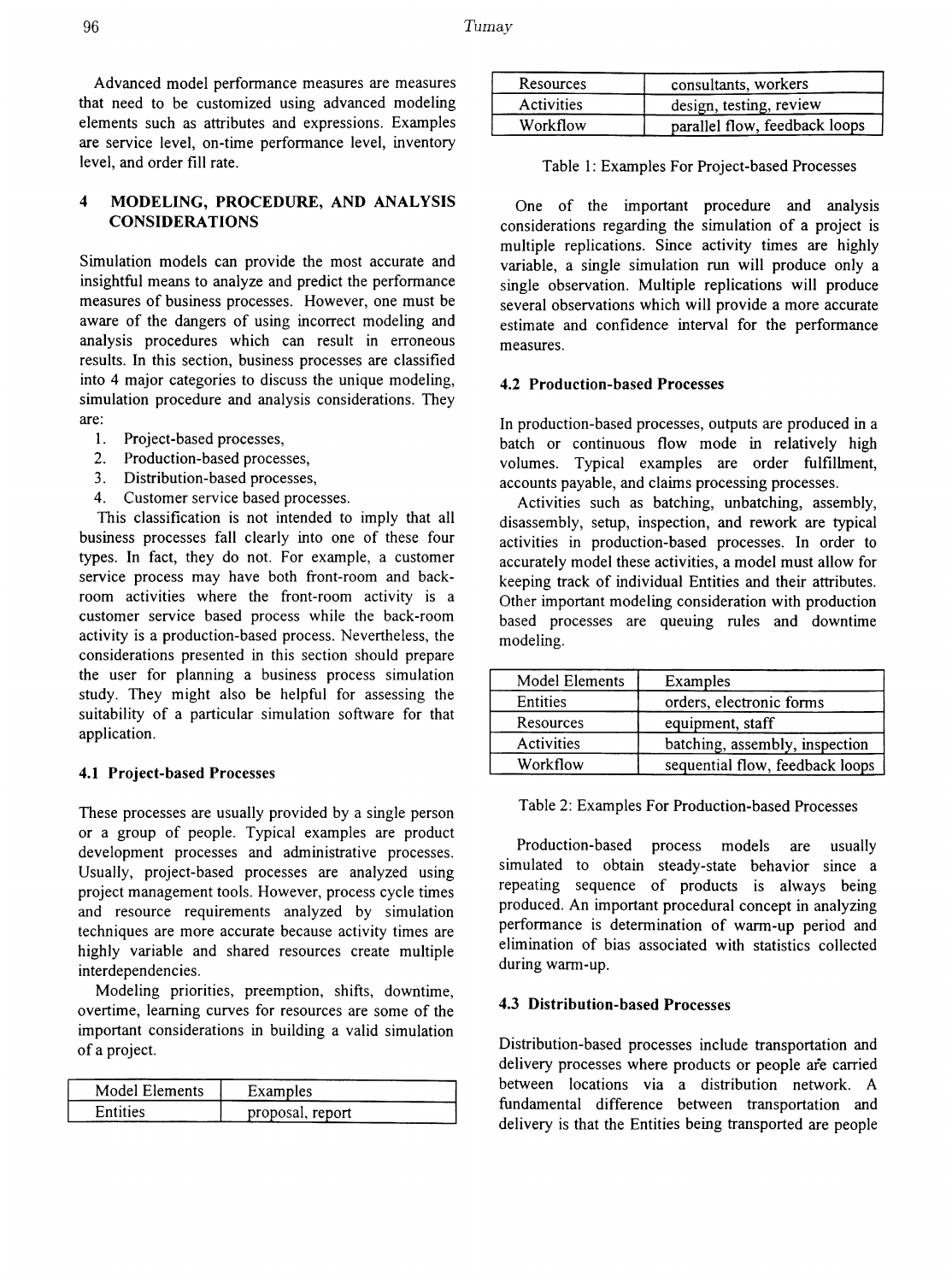rather than goods. Typical transportation processes are found in mass transit systems. Typical delivery processes are found in manufacturing distribution, mail delivery and moving services.

When modeling distribution processes, it is important to defme attributes for Entities in order to keep track of unique characteristics such as destination, size, or cost. When modeling movement, it may sometimes be more appropriate to represent transportation resources as entities.

| Model Elements | Examples                    |
|----------------|-----------------------------|
| Entities       | people, loads               |
| Resources      | trucks, rail cars, planes   |
| Activities     | load, move, unload          |
| Workflow       | alternative routes, looping |

Table 3: Examples For Distribution-based processes

Most distribution processes are transient in behavior. Therefore, simulation period should be long enough to include a cycle period and multiple replications should be made to analyze the performance measures.

### 4. 4 Customer Service-based Processes

The customer service-based processes present a major area of application for simulation because total waiting time may be as high as ninety five percent of the total processing time in a typical service process. Typical customer service processes are telephonic services (call centers), service factories (restaurants, copy centers), service shops (hospitals, repair shops), and retail stores.

Simulation of customer service processes present a unique challenge because both the entities and resources are humans. Humans have much more complex and unpredictable behavior than products, documents, equipment, or vehicles. For example, customers waiting in a line may balk, jockey, or renege. Modeling these types of situations require programming logic to realistically represent the behavior. Resource interactions with entities also create situations where resources may change their behavior based on states of the entities. Once again, programming flexibility may be required to model such situations. Usually, service activities times are highly variable and customer arrivals are random. Therefore, the use of probability distributions are required for accurate representations.

Because arrivals are cyclical and random, customer service systems rarely reach steady state. Therefore, it is appropriate to view the operations of a service system in terms of time windows (periods) and define the model

| Model Elements | Examples                        |
|----------------|---------------------------------|
| Entities       | customers, patients             |
| Resources      | service representative, nurse   |
| Activities     | take order, service, assist     |
| Workflow       | based on customer type or state |

Table 4: Examples For Customer Service Processes

elements accordingly. For example, it is most appropriate to defme a 24 hour day in terms of three periods (morning, afternoon, and evening) for an around-the-clock service system and defme the arrivals of customers and shifts for resources in terms of those windows. Because activity times and costs are highly variable, it is important to run multiple replications of a model for statistically valid analysis of model results.

### 5 SIMULATION TOOLS

In the past few years, several new software tools have been developed specifically for modeling business processes. Most of these tools define business processes using graphical symbols or objects, with individual process activities depicted as a series of boxes and arrows. Special characteristics of each process or activity may then be attached as attributes of the process. Many of these tools also allow for some type of analysis depending on the sophistication of the underlying methodology of the tool.

Business Process Simulation software tools can be broken into four major categories:

1) Flow Diagramming Based BPS Tools: At the most basic level are flow diagramming tools that help defme activities and routings. Flowchart based models are methodology independent therefore they are the easiest to learn. Unfortunately, the ease-of-use results in limited modeling capability and simulation analysis capability. Examples of flow charting based simulation tools are Process Charter and ProcessModel.

2) System Dynamics Based BPS Tools: At the next level are continuous simulation software products that utilize the systems dynamics methodology. Models built with these tools consist of methodology specific constructs such as levels, stacks, flows, converters and connectors. Examples of these tools are Ithink and Powersim.

3) Discrete-event Based BPS Tools: Discreteevent based simulation tools are more powerful that flow charting tools. They are also better suited for modeling business processes as compared to system dynamics based tools. These tools provide modeling of entity flows with animation capabilities that allow the user to see how entities are routed through the system.